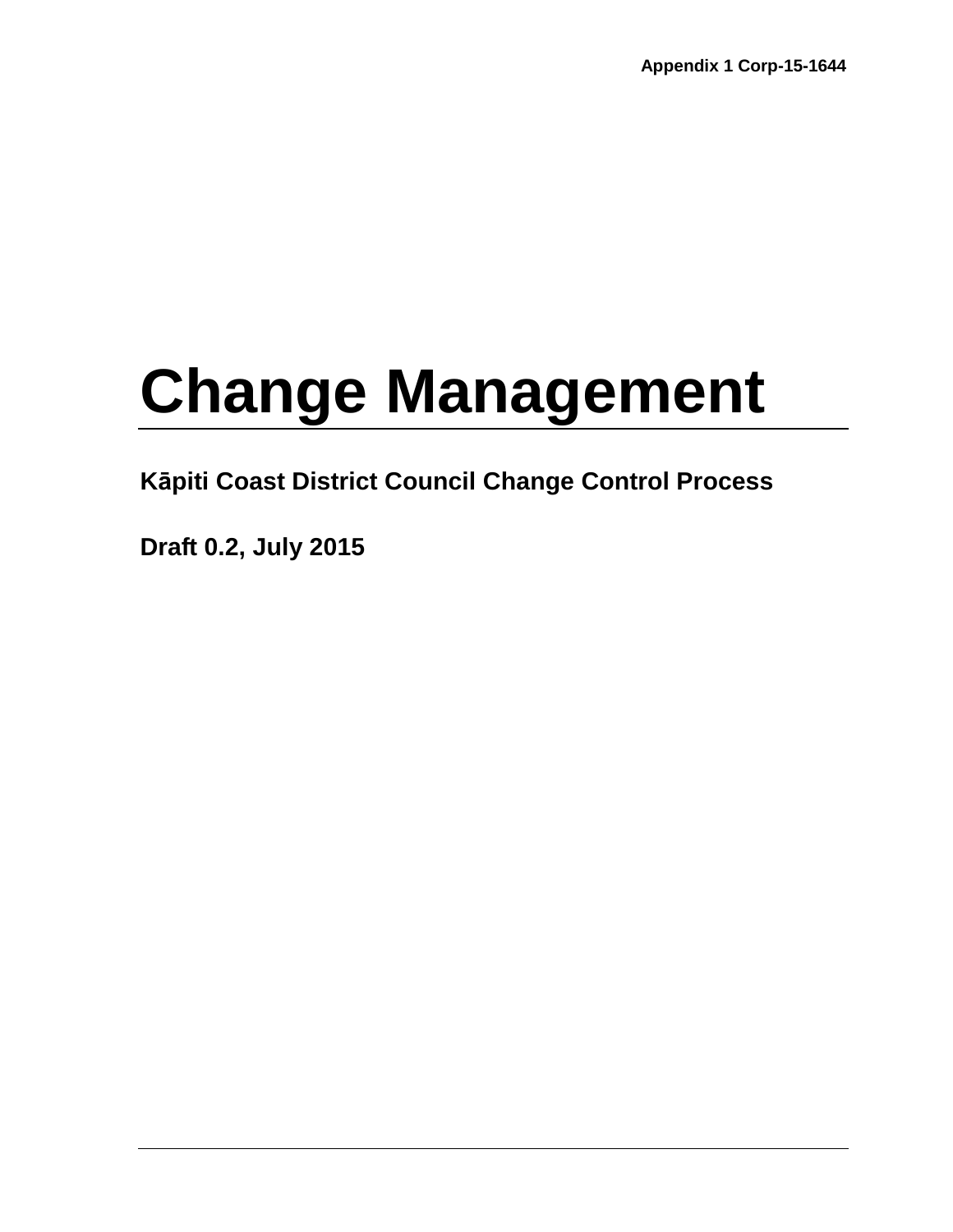# **Introduction**

This document details the process and procedures to completing a change control request.

# **Version Control**

| <b>Version</b> | <b>Author</b>   | <b>Released Date</b> | <b>Notes</b>                                               |
|----------------|-----------------|----------------------|------------------------------------------------------------|
| 0.1            | Roger Faithfull | April 2015           | <b>Initial Draft</b>                                       |
| 0.2            | Roger Faithfull | <b>July 2015</b>     | Updated to reflect actual<br>process after implementation. |

# **This Document has been accepted by the ICT Manager**

Signed: \_\_\_\_\_\_\_\_\_\_\_\_\_\_\_\_\_\_\_\_\_\_\_\_\_\_\_\_ Date:\_\_\_\_\_\_\_\_\_\_\_\_\_\_\_\_\_\_\_\_\_\_\_\_\_\_\_\_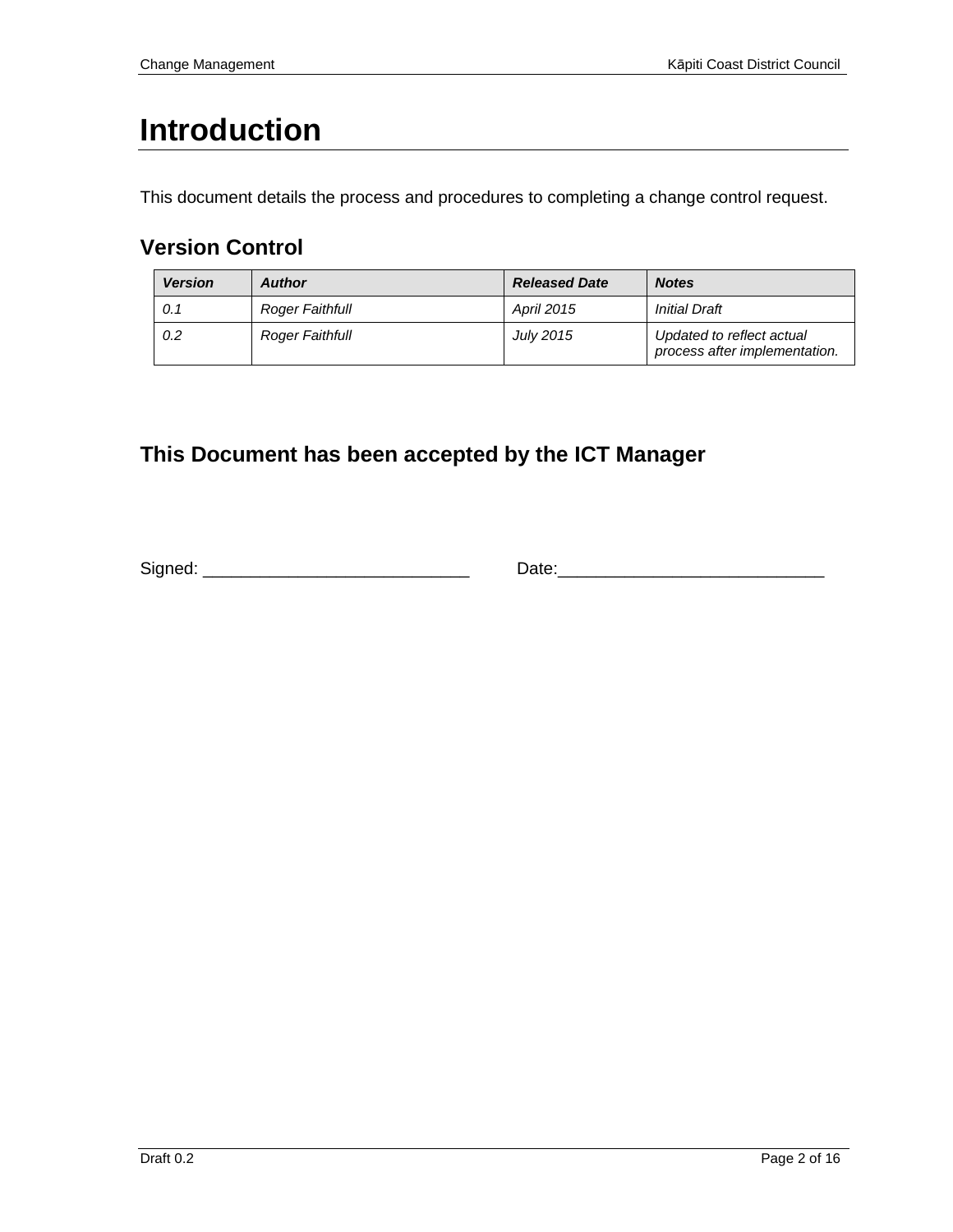# **Overview of Change Management**

The Change Management Service encompasses the activities required to manage changes to IT Services, Infrastructure and Applications as efficiently as possible with minimum disruption to the business, ensuring that the best achievable levels of availability and service are maintained. The service applies across the whole service lifecycle.

Change Management goals are to:

- Respond to the customer's changing business requirement in a way that ensures improvements and minimises risk, and
- Align change to meet both business and service requirements.

All employees, contractors, consultants, suppliers, IT partners and service providers are required to ensure changes to the production environment (including appropriate test and development systems) are formally managed to:

- Prevent problems related to the change and minimise their risk
- Ensure the IT production environment is in a predictable state at all times
- Improve the accuracy of the estimates of time and cost of delivering change
- Ensure that only authorised changes are implemented
- Ensure changes are efficiently and effectively implemented
- Ensure any changes can be backed out if necessary
- Make internal and external IT units aware of changes
- Provide necessary documentation, to track causes and support problem resolution

To achieve this, change management must ensure change is:

- Recorded
- Evaluated
- **Prioritised**
- Planned
- Authorised
- **Tested**
- Implemented
- Reviewed
- Documented.

#### **Roles and Responsibilities**

Responsibility for the success of the Change Management process is devolved across many teams within the council. The following roles are charged with managing the delivery of change for the Councils Information Systems.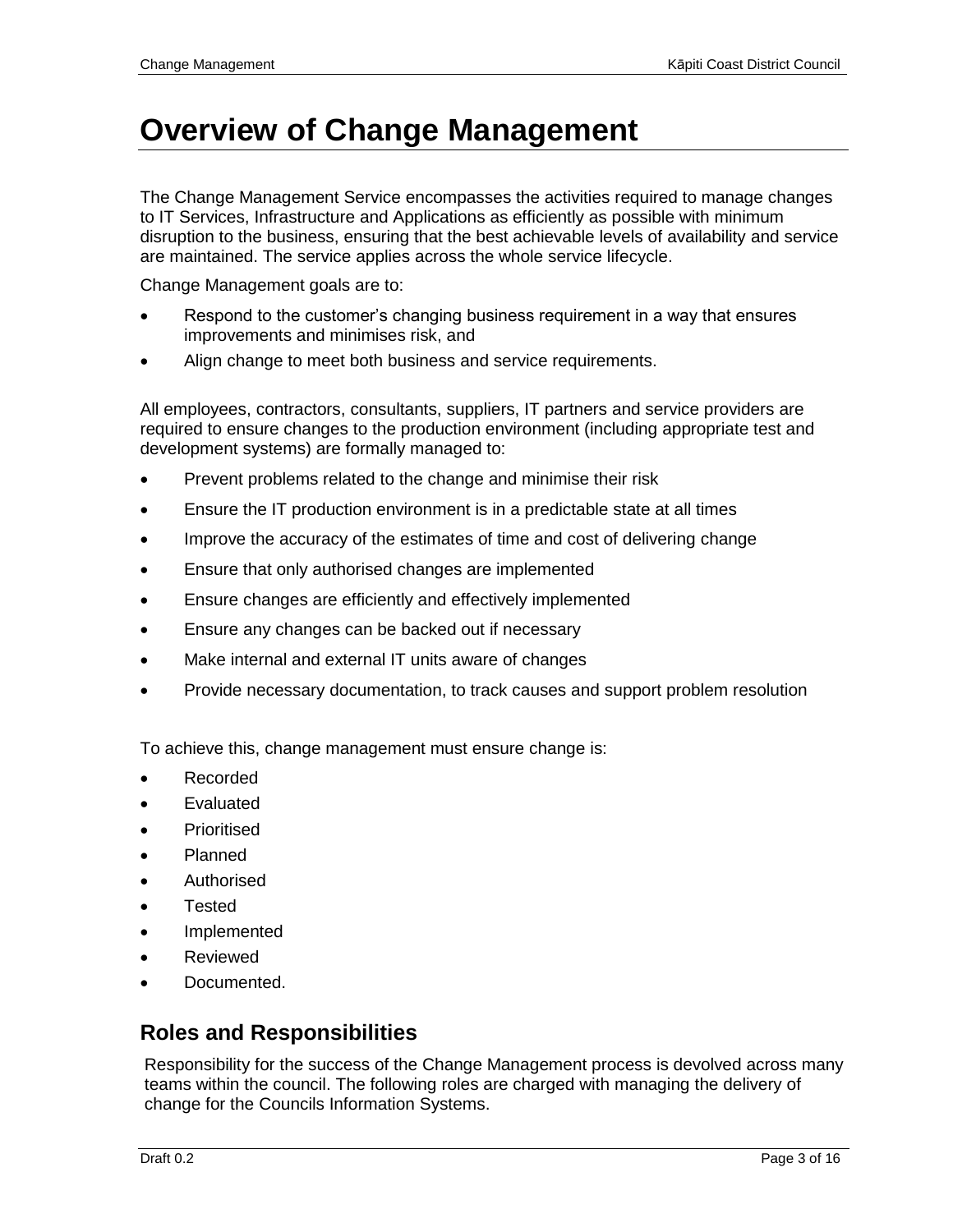#### **Change Requester**

The requester is the person or group requesting the change. This person could be from the Business or IT department, or other third party service provider who has a direct interest in the benefit of the change. Their responsibilities are:

- Initiate the change by completing the Request for Change form
- Provide all of the information required to enable the request to be processed
- Assist in scheduling the change for implementation at an optimal time for delivery to the business.
- Sign off acceptance that change has been correctly implemented

#### **Line Manager/Business Owner**

Required to provide business approval before change is progressed e.g. changes to a business application should be accepted by the business system owner.

#### **Change Manager**

The Change Manager is ultimately responsible for the change management process and will ensure all changes are completed as set out in this document. Specific responsibilities include:

- Develop and maintain the policy, process, and procedures required to manage the Change Process
- Chair the Change Advisory Board
- Ensure all Requests for Change are identified for discussion at CAB meetings.
- Ensure that all parties comply with the Change Management Process. Specifically, no change is implemented unless it goes through the Change Management Process, or is a documented exception.
- Completes Post Implementation Review (PIR) of change(s)

#### **Change Approver**

The Change Approver is the senior member of the ITG staff who has been appointed to the role. For Major Change this function is performed by the Service Desk Team Lead on behalf of the CAB. For minor changes this function is performed by the Information Technology Team Lead.

#### **Change Advisory Board (CAB)**

The CAB is responsible for approving the change through its various phases. The CAB membership is selected as appropriate for the change type and category.

The CAB's permanent participants include representatives with decision-making authority from each stakeholder group as well as advisors from IT support and development teams. Support and development representatives may be drawn from IT suppliers and partners responsible for the business system.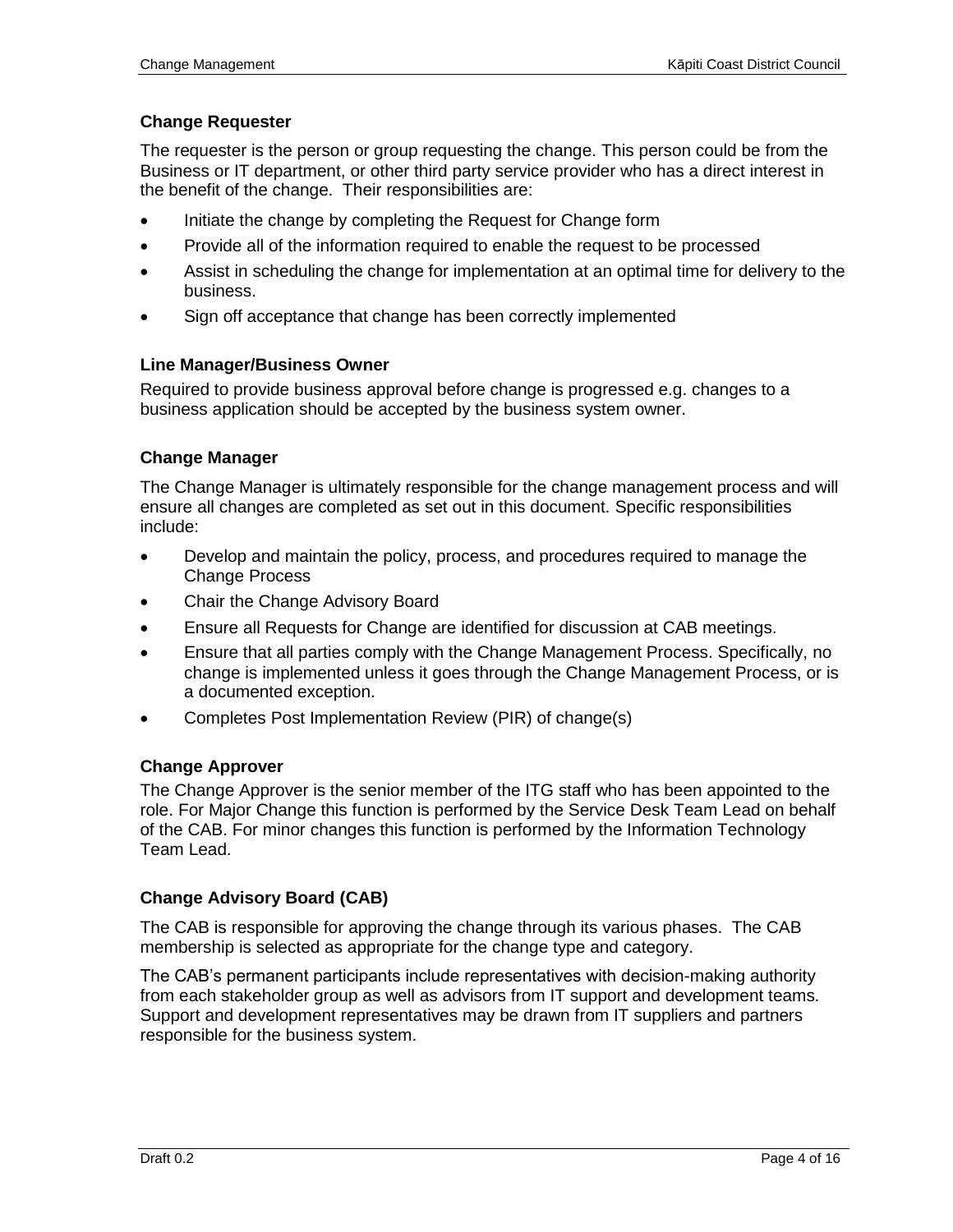The CAB will:

- Review change requests and approve for implementation or reject as appropriate based on the information provided and considering the best interests of the business
- Receive and review Change Managers report on activities since previous meeting, including:
	- o Failed Changes
	- o Post Implementation Reviews (PIRs) of major and failed changes
	- o Standard Changes implemented
	- o Requests for new Standard Changes

#### **Emergency Change Advisory Board (ECAB)**

The ECAB is responsible for reviewing emergency changes and approving or rejecting on behalf of the CAB where a change request cannot wait on the next full CAB meeting. The ECAB will usually require a quorum to approve an emergency change. As a minimum this quorum may consist of the Change Manager and the Service Owner of the impacted system.

The ECAB will:

 Review emergency change request and approve for implementation or reject as appropriate based on the information provided and considering the best interests of the business

#### **Service Desk (Change Owner)**

The Service Desk is the Change Owner for all Changes. They ensure that Change Requests flow through the system in a timely manner. Specific tasks include:

- Assist as required with the logging of Requests for Change.
- Validate all Requests for Change to ensure that the form is complete and accurate
- Filter out and reject any changes that do not meet agreed criteria.
- Assign, manage and report on all Requests for Change
- Review the change for completeness prior to CAB
- Review all implemented changes to ensure they have met their objectives.
- Close Changes once completed.
- Refer any that have been backed out or failed to the CAB.
- Review all outstanding RFC's awaiting consideration or awaiting action
- Analyse change records to determine any trends or apparent problems that occur and seek rectification with relevant parties.
- Publishing Forward Schedules of Change
- Coordination point for all change notifications
- Coordinates emergency change activities if required
- Produce regular and accurate management reports
- Produce Change Register and distribute for discussion at the weekly CAB Meeting.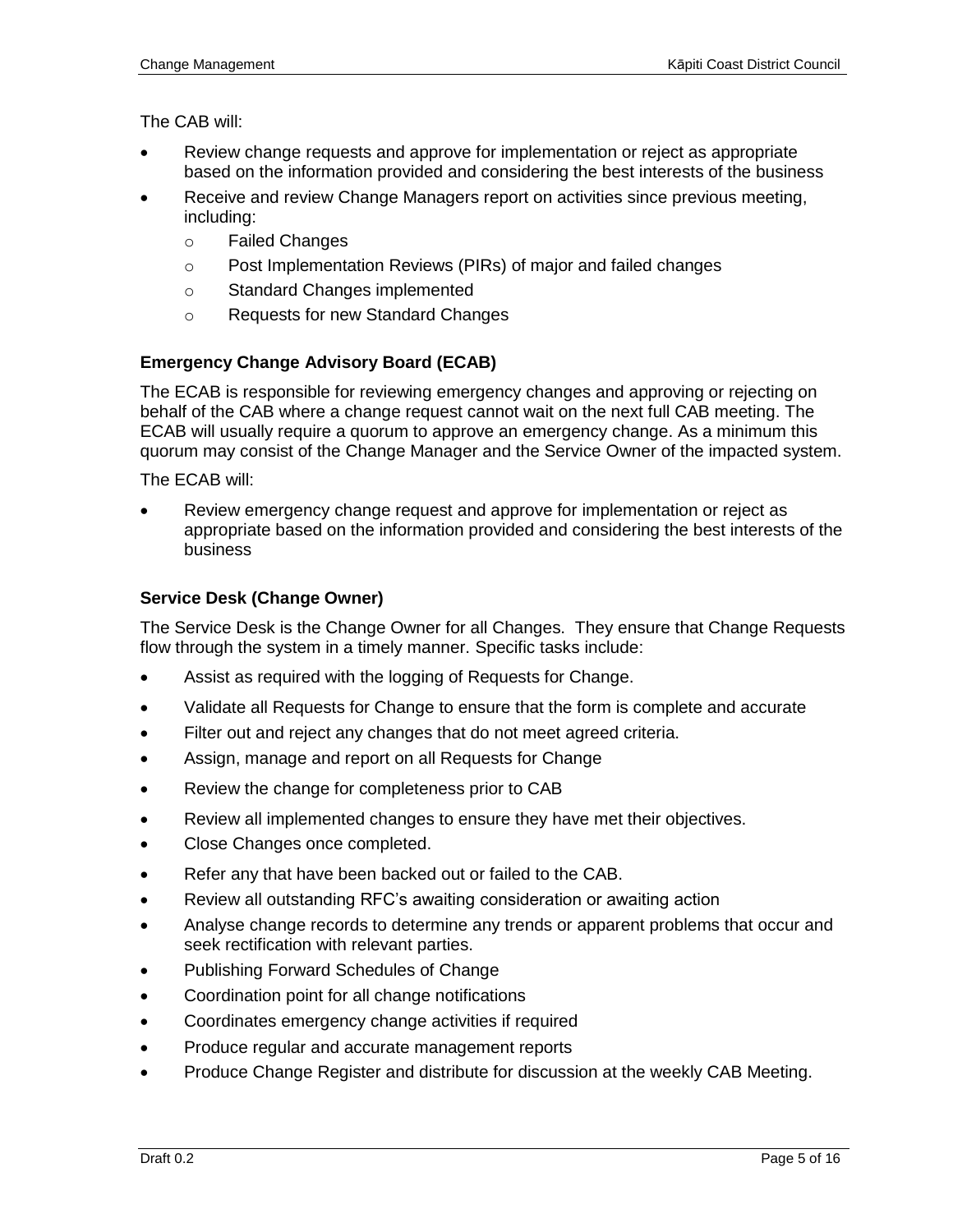#### **Technical Planner**

The technical resource responsible for designing the build and preparing plans for the implementation of the change.

- Develop Risk Assessment
- Develop Implementation Plan
- Develop Back out plan
- Document the operation of the system to an agreed standard

#### **Peer Reviewer**

 Review the plans for completeness and clarity. Cannot be the same person as the Technical Planner.

#### **Implementer**

- Implement changes into production and related UAT or Disaster Recovery environments where they exist including coordination of third parties where applicable.
- Liaise with all necessary parties to co-ordinate change building, testing and implementation, in accordance with schedules.
- Update the change log with all progress that occurs, including any actions to correct problems and/or to take opportunities to improve service quality.
- Update any production documentation

#### **Types of Change**

Kāpiti Coast District Coast has three types of change:

 **Standard Change** – This is an accepted solution approved in advance with a common or predefined set of requirements. These will be changes that have been assessed as having low to no risk or impact and no outage requirements.

Standard changes do not require approval at the time of implementation and will use a predefined change workflow.

See section Standard Change Authorisation Process below for details of how to have a change category agreed to be a standard change.

*Note: A list of current standard changes is attached as Appendix B*.

 **Normal Change** – This is a change that must be approved prior to implementation. Normal change will be completed via the **Change Control Process** defined below.

Normal Changes will be further categorized as:

#### **Minor Change**

A Minor Change is a low risk and minimal impact change and is the normally accepted solution to a specific requirement or set of requirements.

The characteristics of a minor change are:

 $\circ$  The tasks involved with the change are typically simple and repetitive, well documented and tested

Examples of Minor Change include: minor upgrades and security patches to software, replacement of faulty items with same version/model, report layout change.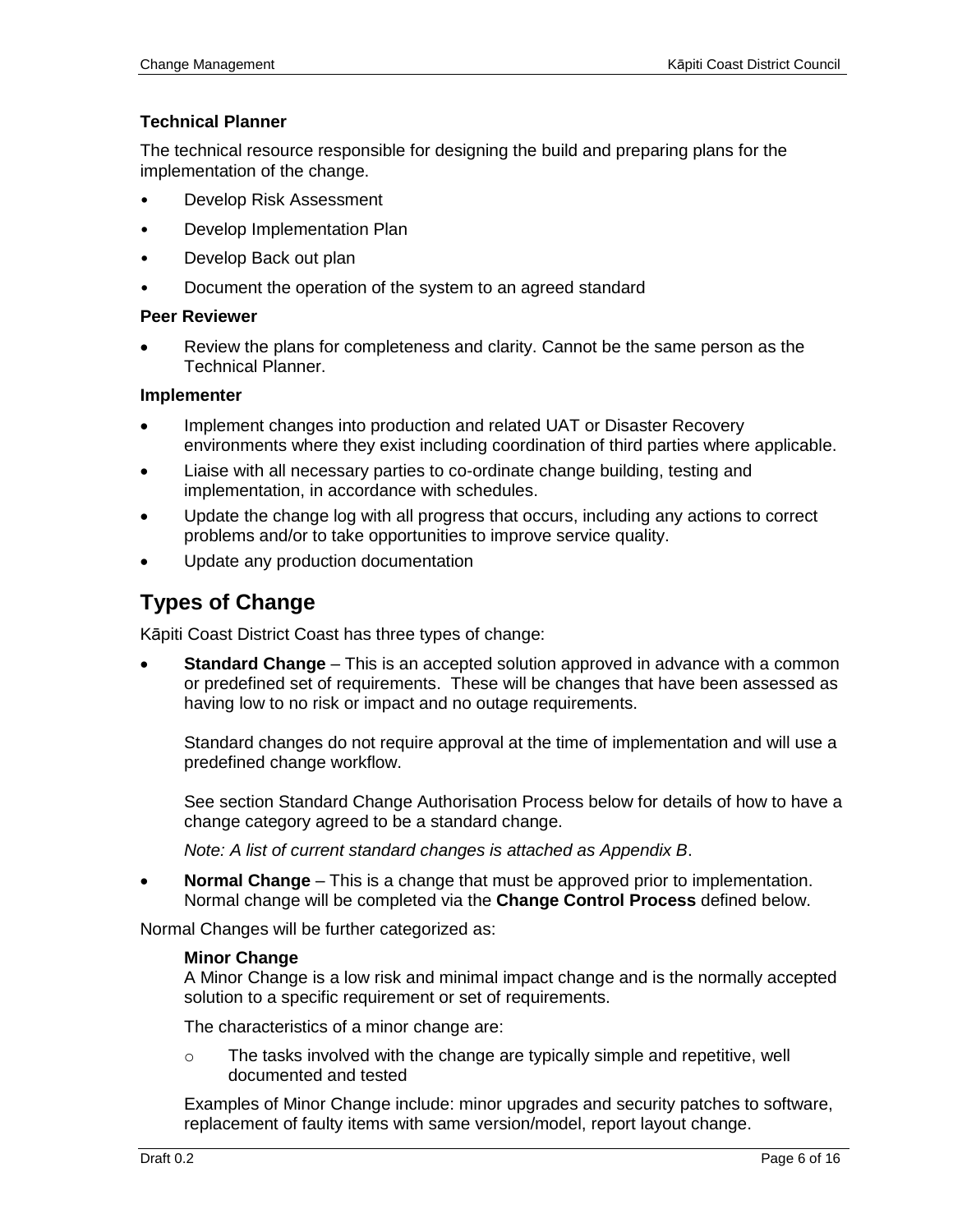Minor changes can be approved for implementation by the Change Approver

#### **Major Change**

A Major Change is usually intended to provide large-scale improvements or enhancements to address operational efficiency or to deliver modified or additional functionality. Major change is likely to be run as a large project. Major change requires extensive planning and will take longer to define, design and implement.

A Major change will meet the following criteria:

- o Very large amount of build or implementation resources required
- o Impact likely upon other parts of the organisation
- $\circ$  Major dependencies or inter-relationships with any other change or system
- o Run as a large project

Major changes require approval by the CAB.

- **Emergency Change** An emergency change is a normal change that requires immediate attention and will be to:
	- o Fix an Incident/Problem or
	- $\circ$  Has a high business priority where if not implemented will result in;
		- A significant and measurable negative impact on the Councils ability to meet business targets
		- A significant loss in revenue or business benefit opportunity missed
		- **Adverse visibility to external customers**

Emergency change will be completed via the **Change Control Process** however the steps may be expedited by the Change Manager to ensure the necessary urgency is achieved.

Examples of emergency situations include:

- $\circ$  A Problem with an IT service that will result in negative impact to the Client's public image.
- $\circ$  An Incident resulting in a large number of people being idle for an extended period of time, resulting in a significant loss of time and money to business.
- $\circ$  Need to ensure the well-being of staff (i.e. if waiting for Change Management means excessive amounts of staff overtime or other unacceptable pressure put on staff)
- $\circ$  Negative impact on the Client's ability to achieve its strategic outcomes.
- $\circ$  Problem that seriously affects or potential to seriously affect the use of an essential service by users. (I.e. Back-up system, recovery from failover, data corruption, hardware faults with essential equipment.)
- $\circ$  Security risk that could potentially compromise the security of the clients systems.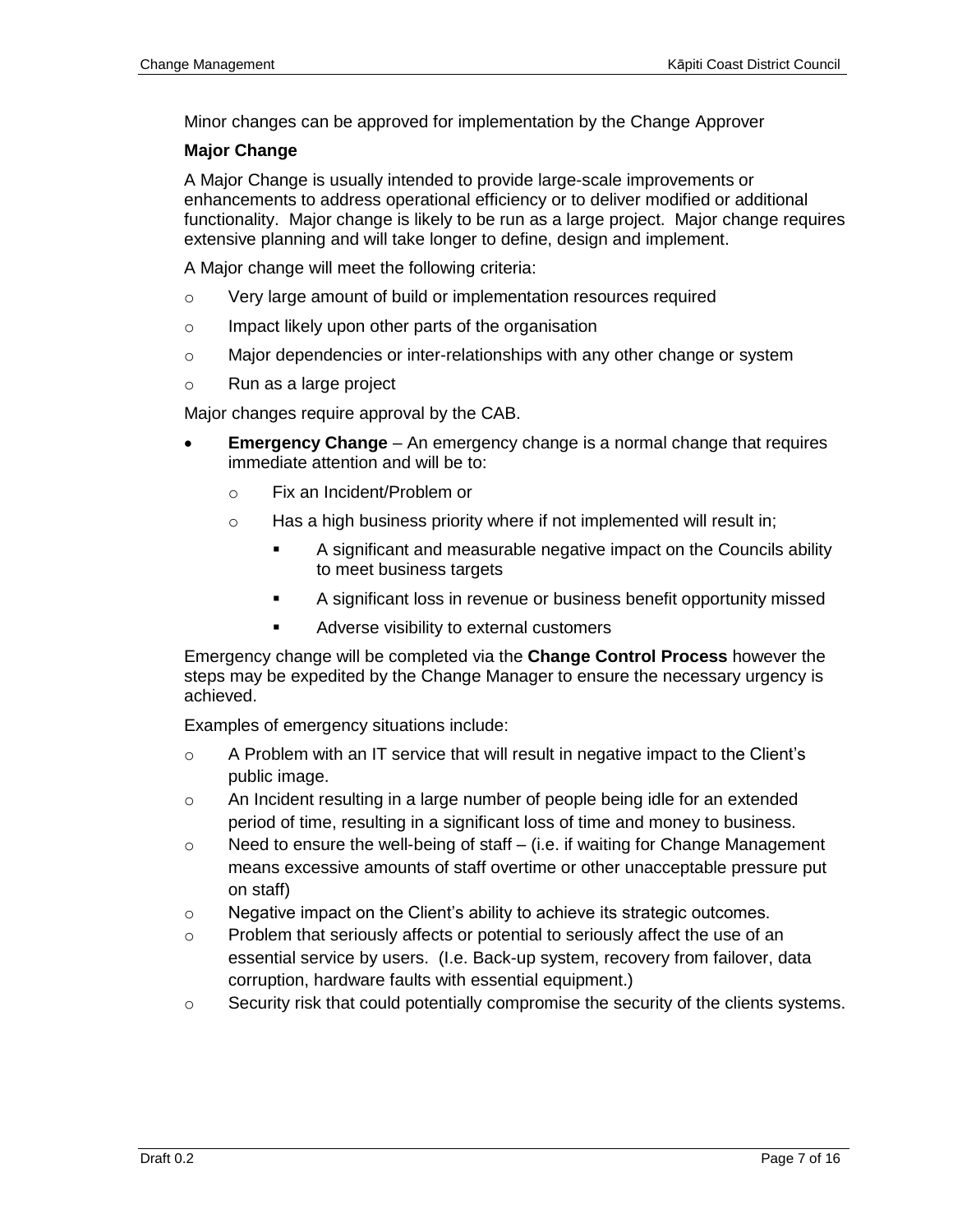# **Change Control Process**

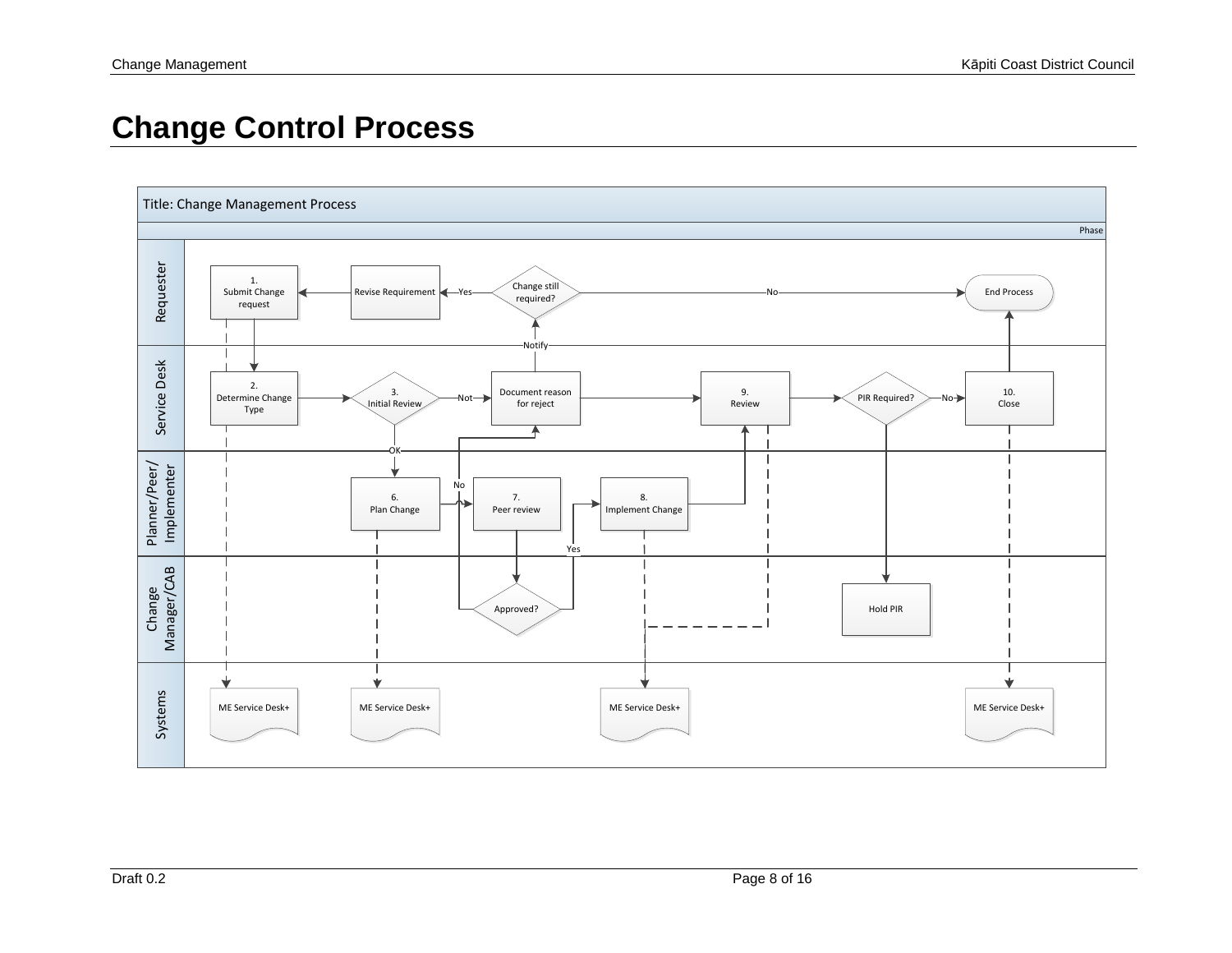# **Change Control Process Description**

The following tasks are completed during the Change Control Process

### **Step 1 – Submission**

- Who Change Requestor (*Note: if request is received via telephone , email or via NCS Request system, the Help Desk can complete this step on their behalf)*.
- Systems Manage Engine Service Desk Plus Change Module

All requestors requiring change should complete and submit a change request via the Manage Engine Change module. Details for this change request should include:

- The type of change required.
- The reason for the change (i.e. business need, service requirements).
- Detailed description of the change.
- Authorisation for the change from the appropriate Manager.
- When the change is required by.
- Expected Impacts of the change.

#### **Step 2 – Determine Change Type**

- Who Service Desk
- Systems Manage Engine Service Desk Plus Change Module

Upon receipt of request the Service Desk should:

- Identify type of Request. If the request is:
	- o an Emergency Change request, immediately notify the Change Manager commence change process using the emergency change template.
	- $\circ$  a Major Change, commence change process using the major change template.
	- $\circ$  a Minor Change, commence change process using the minor change template.
	- $\circ$  a Standard Change, commence change process using the standard change template.

The associated change workflow will then ensure that the change flows through the system with the appropriate tasks assigned.

#### **Step 3 – Initial Review Change**

- Who Service Desk
- Systems Manage Engine Service Desk Plus Change Module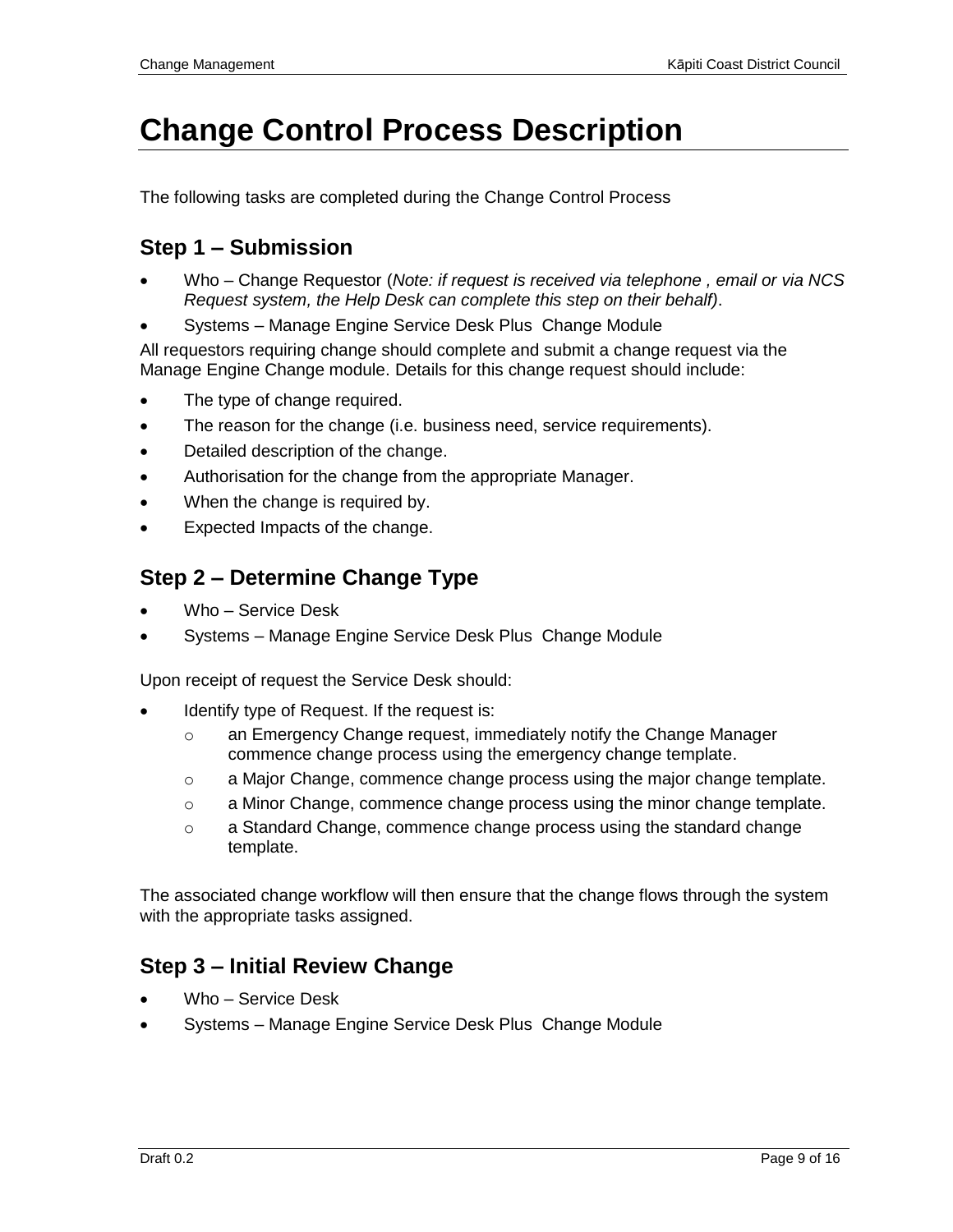The Service Desk should:

- Determine impact of change
- Determine if the change is achievable based on business need, impact, cost, benefits and risks. If the change:
	- $\circ$  meets the needs of the business (and adds value to the customer), proceed with the request.
	- o **does not** meet the needs of the business, notify the requestor as to the decision and close SR.

#### **Step 4 – Determine Emergency Change Requirements**

- Who Change Manager
- Systems As required
- On receipt of an Emergency Change request, the Change Manager should:
- Determine extent of Emergency Change required.
- Convene the ECAB (*This may be by phone if situation dictates e.g. after hours)*:
	- o Ensure that a quorum is maintained.
	- o If required, contact Vendors to assist in decision making.
	- o Outline requirements for the ECAB (explicit goals of meeting).
- Determine the tasks required to complete the Emergency change.
	- o Record the requirement for change and the expected impact
	- o Record all tasks to be assigned.
- Notify Requestor (and other effected parties) of the decision of the ECAB. *Note: This can be completed through Service Desk.*

# **Step 5 – ECAB**

- Who Change Manager and ECAB members.
- Systems As required

On receipt of an Emergency Change request, the ECAB should:

- Consider the Emergency Change and approve or decline. This can include:
	- o What is the reason for the change
	- o What is the required result from the change
	- o What are the risks of the change
- Notify Requestor of decision

# **Step 6 – Planning**

- Who Change Planner and Peer
- Systems Manage Engine Service Desk Plus Change Module

Upon advice from the system that a change is awaiting design: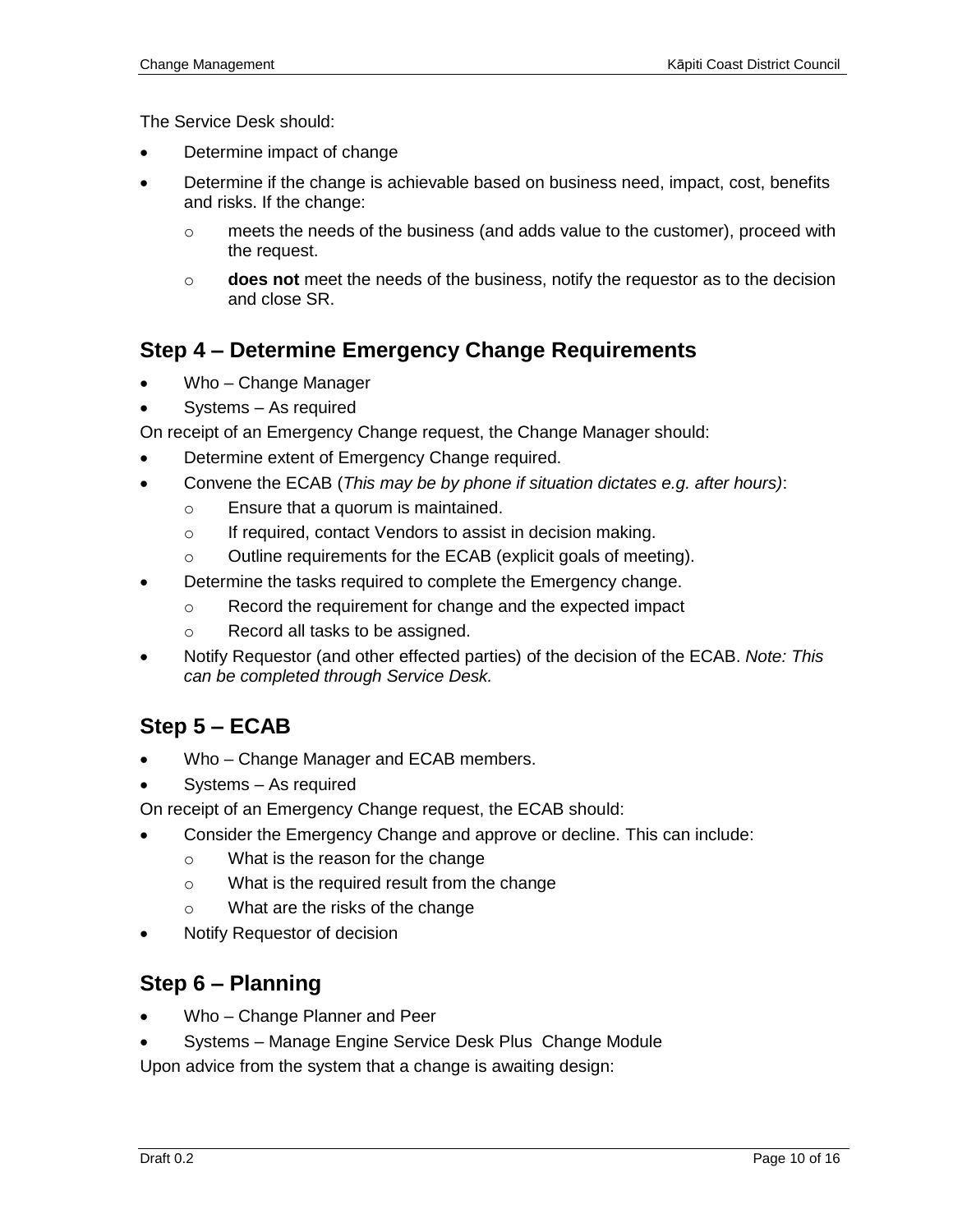The Change Planner will develop the plans required to implement the change. This will include:

- Implementation Plan
- Roll Back Plan
- Risk assessment

The Peer Reviewer will review these plans and approve this step.

#### **Step 7 – Approve Change**

- Who CAB (with Change Manager)
- Systems Manage Engine Service Desk Plus Change Module

When the CAB has been convened, it should:

- Review the change request on the basis of its impact to the business. This can include:
	- o Who raised the change
	- o What is the reason for the change
	- o What is the required result from the change
	- o What are the risks of the change
	- o What resources are required to complete the change
	- o Who is responsible to the implementation of the change
	- o Does the change have a relationship with any other change.
- Determine what the impacts are if the change is not implement.
- Agree to the conclusions, with the Change Manager making any final decisions.
- Determine the acceptance criteria; how the change will be accepted by the Council. This can include:
	- o Scope and timing of change
	- o Acceptance testing processes.
	- o Level of documentation required.
	- o Acceptable business rick
	- o Rollback/DR processes
	- o Financial implications
- Document the results of the CAB meeting and why the decisions were made.

#### **Step 8 –Implement Change**

- Who Change Implementer
- Systems Manage Engine Service Desk Plus Change Module

With the decisions made by the CAB, the Change Implementer should:

 Update Change Schedule, detailing the steps to complete the change, as based on the advise of the CAB and the acceptance criteria.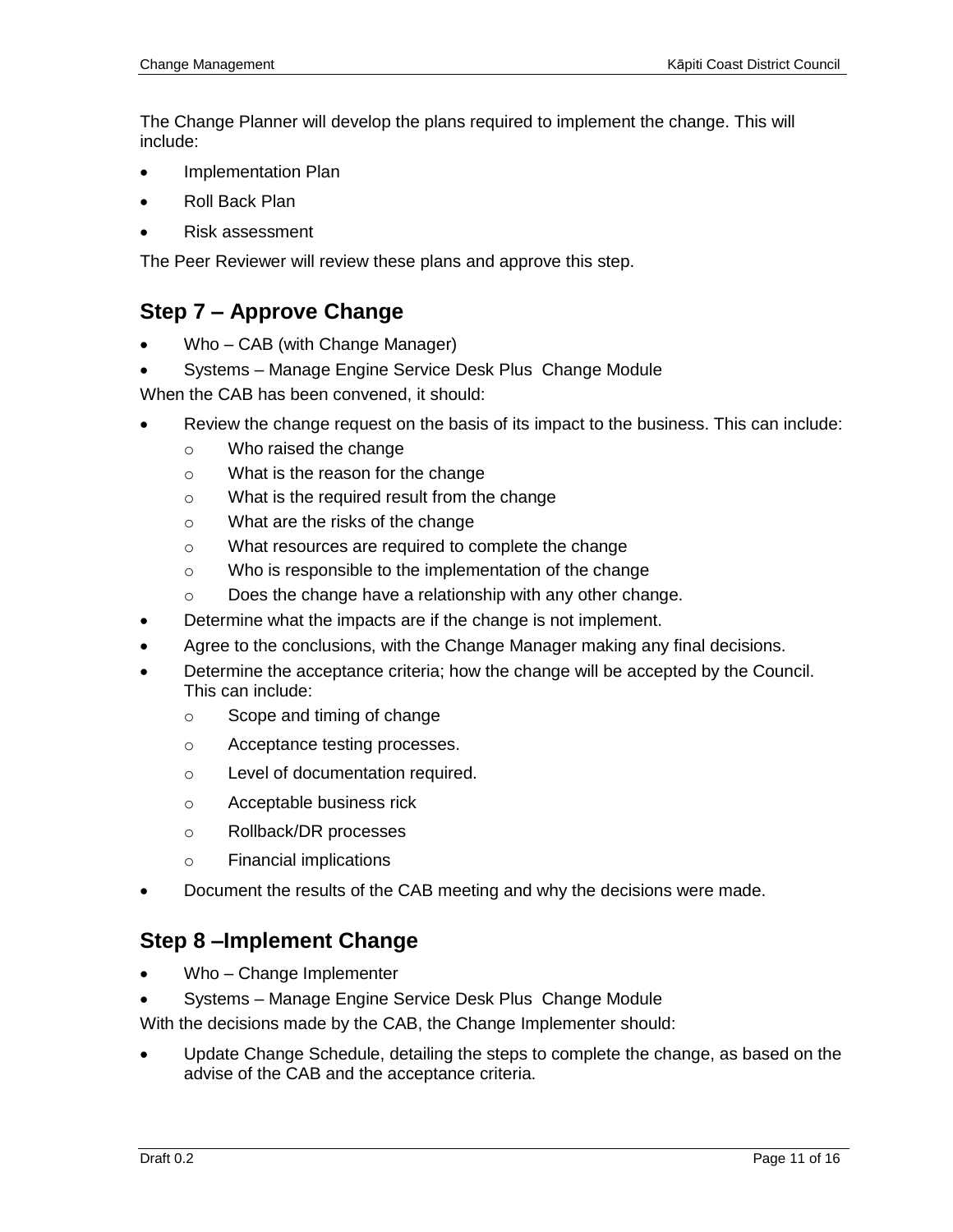- Assign tasks as appropriate to Change Agents. Change Agents can included:
	- o Internal staff
	- o Contractors
	- o Vendors
- Manage hand over of changed system or applications to BAU

#### **Step 9 – Review Change**

- Who Change Manager (with Help Desk, CAB and/or Change Agents as required).
- Systems As required.

Upon completion of an Emergency or Normal Change, the Change Manager will convene a Review of Change. This meeting should:

- Complete a Post Implementation review. *Note: A standard template should be created to document this step.* Did the change:
	- o have the desired effect?
	- o Meet the expected outcomes?
	- o Have any shortcomings?
	- o Use the expected resources
	- o go ahead on time?
	- o Need further work/change to the Change Schedule? And if so did the modifications achieve the desired outcome?
- Document the lessons learnt from the change.
- Change Manager to close the initiating SR and notify the requestor that the task has been completed, identifying:
	- o Any issues.
	- o Further required changes in the future.
	- o Expected changes to BAU

#### **Step 10 – Close Change**

- Who Service Desk (Change Owner)
- Systems Manage Engine Service Desk Plus Change Module

If the CAB/ECAB has determined that the change is not to be progressed the Change Manager should:

- Update Change record with details of why it has been declined and close the record
- Advise the Change Requester of the decision and reasoning.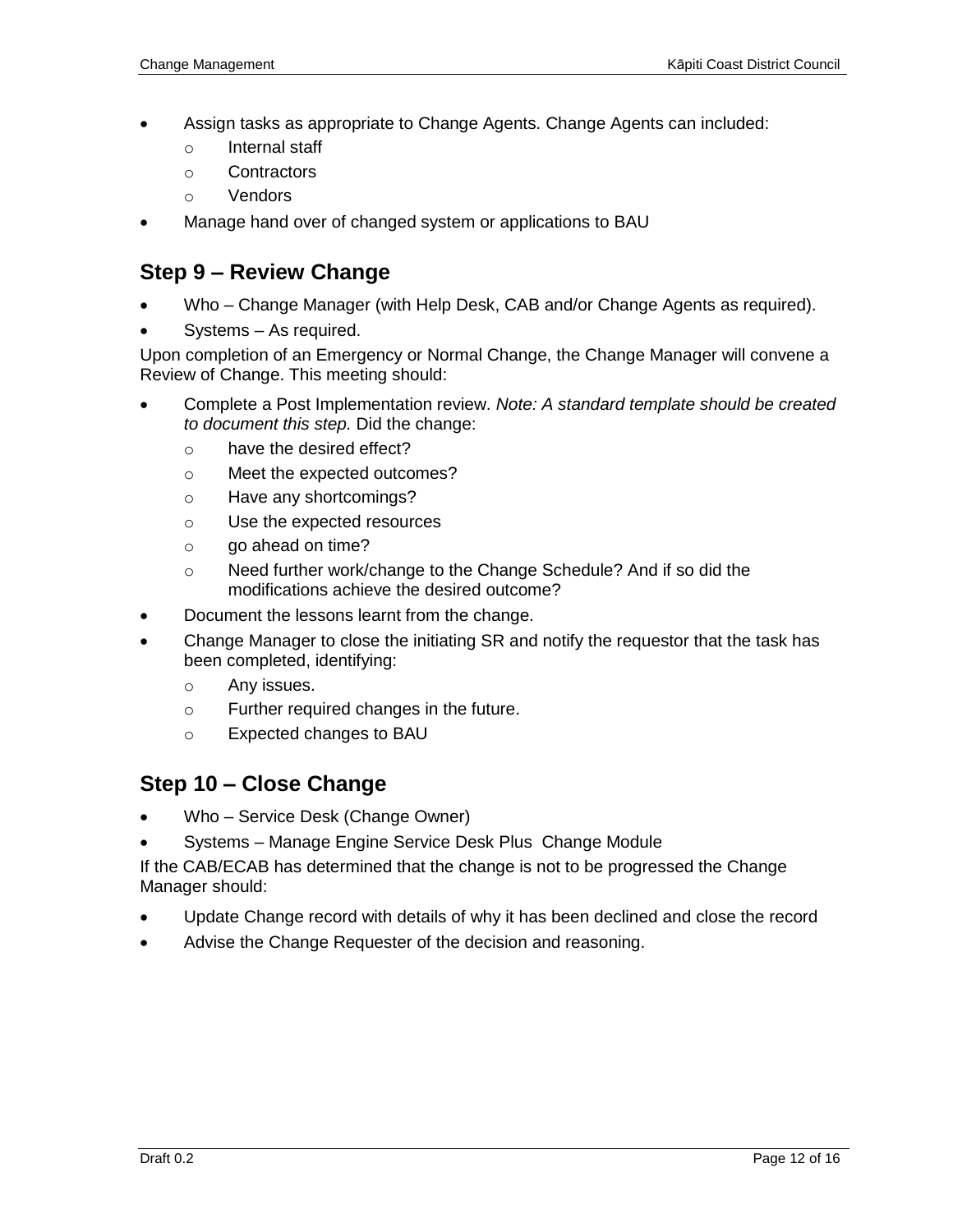# **Standard Change Authorisation Process**

Before a change type can be implemented as a standard change it must be approved by the CAB as suitable for inclusion in the list of standard changes. The following process describes the steps required to obtain this approval.

Before being presented for consideration as a standard change the type of change should have been processed through the normal change process at least five times to confirm that it can be achieved via a standard workflow.



# **Step 1 – Raise Standard Change Request Approval form.**

- Who Standard Change Requestor
- Systems NCS Service Request Module

Once it has been determined by the implementer that a particular type of change could be processed as a standard change they should complete the Standard Change Approval Request form and send to the Service Desk.

# **Step 2 – Log Request**

- Who Service Desk
- Systems NCS Service Request Module

The Service Desk will check the form for completeness and log into the Service Request module of NCS. They will then assign the request to the Change Manager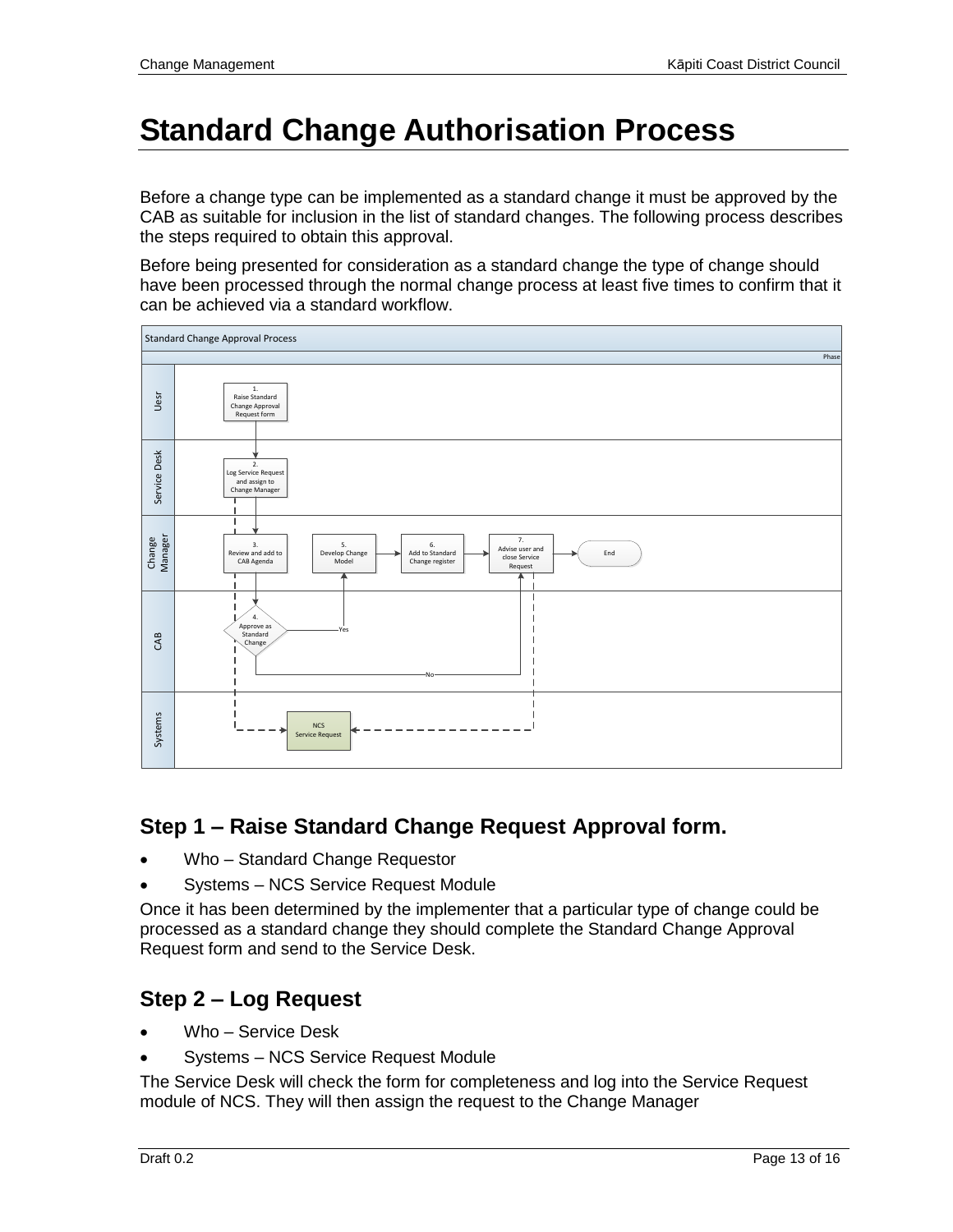#### **Step 3**

- Who Change Manager
- Systems NCS Service Request Module

The Change Manager will review the request and add it to the agenda for the next CAB meeting.

# **Step 4 - Approval**

- Who CAB
- Systems As required

The CAB will review the request and determine if it meets the requirements for including as a standard change.

#### **Step 5 – Develop Change Model**

- Who Change Manager
- Systems Change Management module

If the request was approved the Change Manager will create the required Change Model within the Change System to allow future changes to follow the appropriate workflow steps.

# **Step 6**

- Who Change Manager
- Systems As required

The Change Manager will then update the Standard Change register and advise users that the new Standard Change is available for use.

# **Step 7**

- Who Change Manager
- Systems NCS Service Request Module

The user raising the original request is advised of the decision of the CAB and the Service Request closed.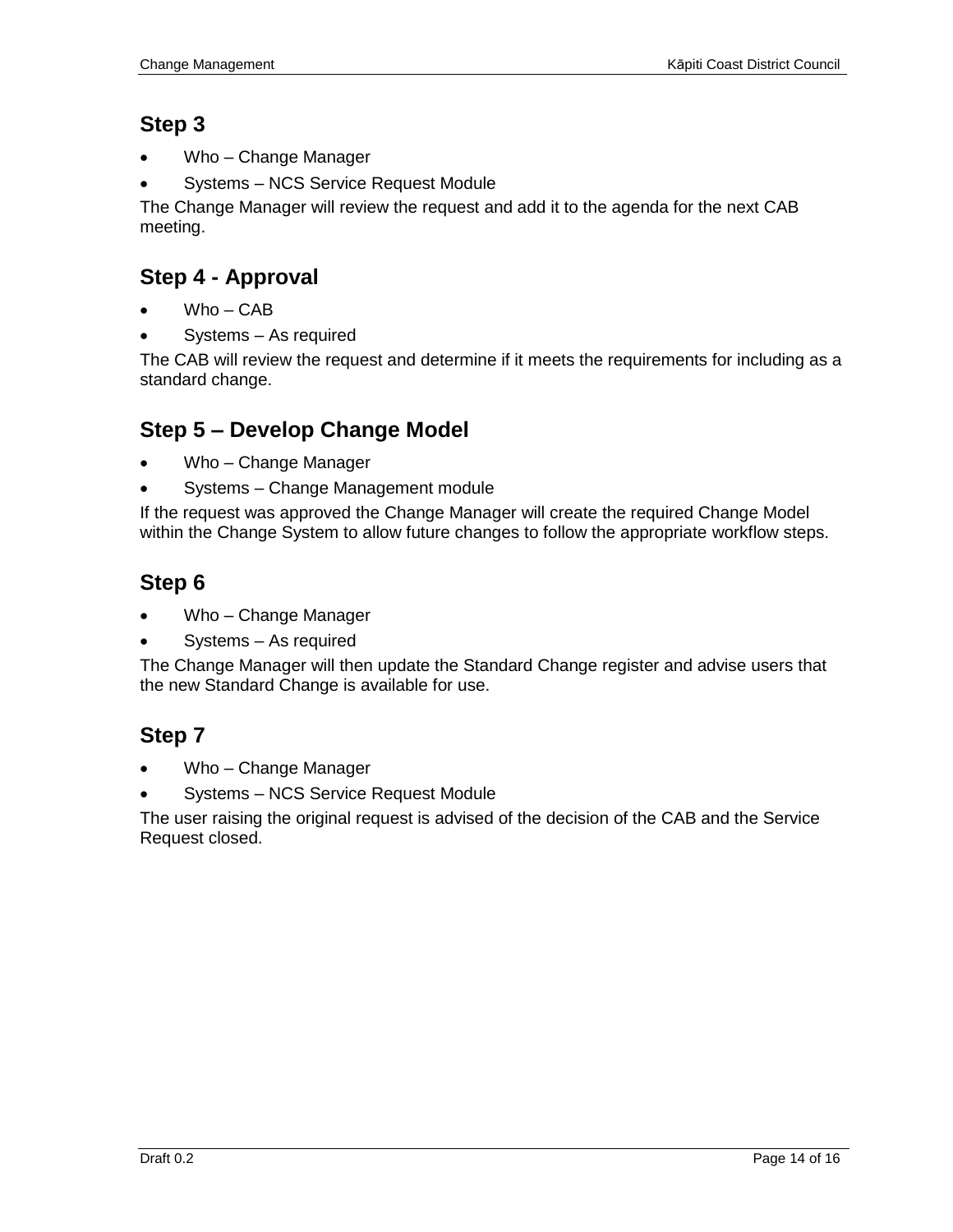# **Appendix A – Change Advisory Board (CAB) Members**

#### **Permanent Members**

ICT Manager Service Desk Team Leader Information Technology Team Lead Manager, Financial Accounting

# **Co-opted Members**

Business Owners of systems being reviewed Project Managers of projects being reviewed Other resources as required